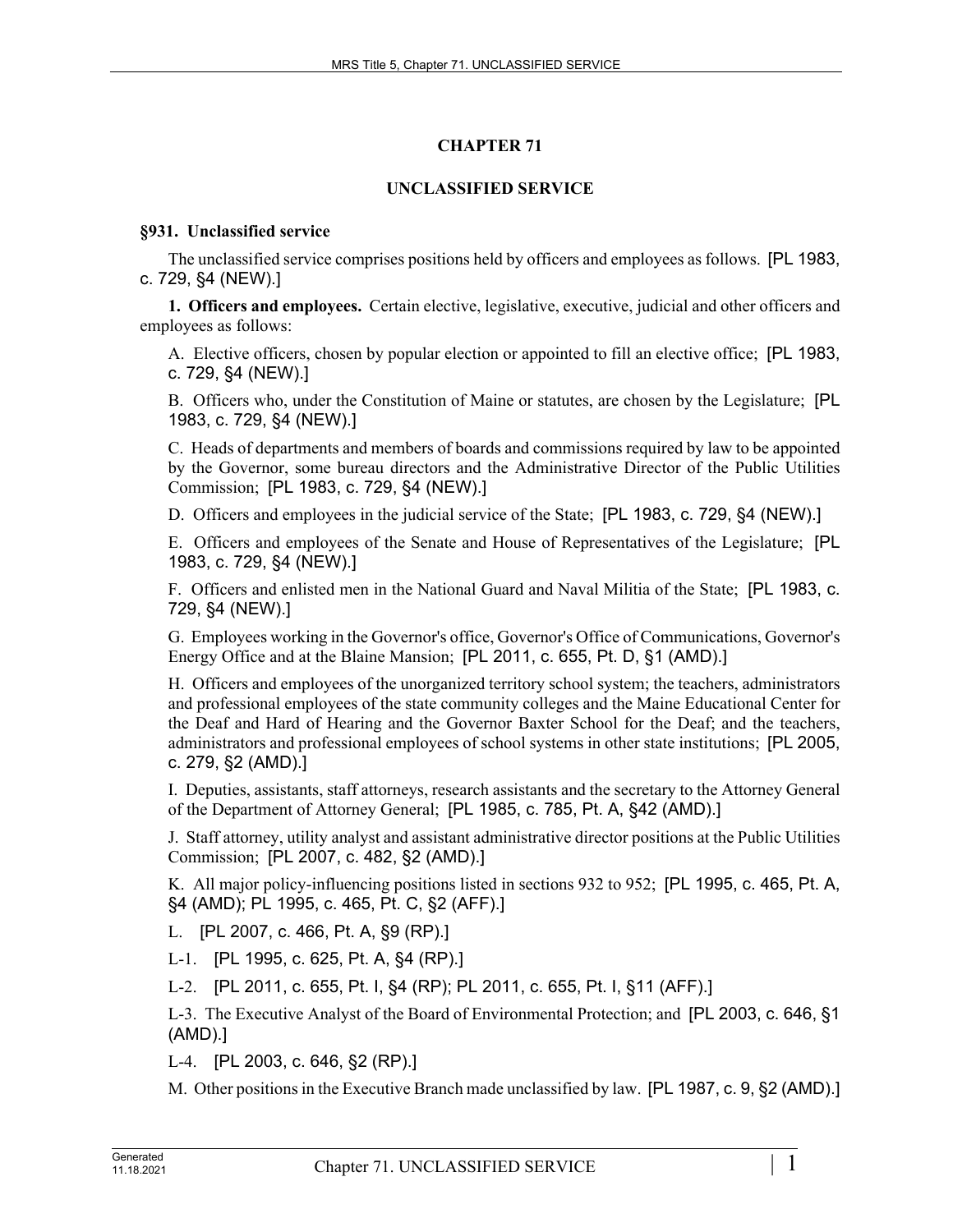[PL 2011, c. 655, Pt. D, §1 (AMD); PL 2011, c. 655, Pt. I, §4 (AMD); PL 2011, c. 655, Pt. I, §11 (AFF).]

**2. Employees appointed to major policy - influencing positions.** Except where a term is otherwise provided by law, the appointing authority of the department or agency in which a major policy-influencing position is located may appoint and remove persons to and from these positions at his pleasure.

A. [PL 1989, c. 76, §1 (RP).]

B. [PL 1989, c. 76, §1 (RP).]

C. Any person permanently appointed to a classified position who accepts an appointment to a major policy-influencing position shall have the right, for 12 months subsequent to appointment to the major policy-influencing position, to be restored to the classified position from which he was promoted or to a position equivalent thereto in salary grade in any agency without impairment of his personnel status or the loss of seniority, retirement or other rights to which uninterrupted service in the classified position would entitle him. [PL 1985, c. 785, Pt. A, §45 (NEW).]

D. If a person's service in a major policy-influencing position is terminated for cause, his right to be restored to a position pursuant to paragraph C shall be determined by the Civil Service Appeals Board. [PL 1985, c. 785, Pt. A, §45 (NEW).]

E. During the 12-month period defined in paragraph C, the appointing authority may temporarily appoint a person to the position under the Civil Service Law, provided that funds are available for the appointment and that the appointment is consistent with the law. [RR 1993, c. 1, §8 (COR).] [RR 1993, c. 1, §8 (COR).]

## SECTION HISTORY

PL 1983, c. 729, §4 (NEW). PL 1983, c. 862, §10 (AMD). PL 1985, c. 481, §§A7-A9 (AMD). PL 1985, c. 618, §3 (AMD). PL 1985, c. 628, §1 (AMD). PL 1985, c. 785, §§A42-45 (AMD). PL 1987, c. 9, §§1,2 (AMD). PL 1987, c. 76, §1 (AMD). PL 1987, c. 402, §A27 (AMD). PL 1987, c. 631, §2 (AMD). PL 1989, c. 443, §7 (AMD). PL 1991, c. 376, §§17,18 (AMD). RR 1993, c. 1, §8 (COR). PL 1993, c. 349, §6 (AMD). PL 1995, c. 465, §A4 (AMD). PL 1995, c. 465, §C2 (AFF). PL 1995, c. 625, §§A3,4 (AMD). PL 1997, c. 459, §§2,3 (AMD). PL 1997, c. 586, §1 (AMD). PL 1999, c. 784, §§2,3 (AMD). PL 2001, c. 374, §§2,3 (AMD). PL 2003, c. 20, §OO2 (AMD). PL 2003, c. 20, §OO4 (AFF). PL 2003, c. 646, §§1,2 (AMD). PL 2005, c. 218, §2 (AMD). PL 2005, c. 279, §2 (AMD). PL 2007, c. 466, Pt. A, §9 (AMD). PL 2007, c. 482, §2 (AMD). PL 2011, c. 655, Pt. D, §1 (AMD). PL 2011, c. 655, Pt. I, §4 (AMD). PL 2011, c. 655, Pt. I, §11 (AFF).

## **§932. Department of Attorney General**

**1. Major policy-influencing positions.** The following positions are major policy-influencing positions within the Department of Attorney General. Notwithstanding any other provision of law, these positions and their successor positions shall be subject to this chapter:

A. Deputy Attorneys General; and [PL 1983, c. 729, §4 (NEW).]

B. Assistant Attorneys General. [PL 1983, c. 729, §4 (NEW).] [PL 1983, c. 729, §4 (NEW).]

SECTION HISTORY

PL 1983, c. 729, §4 (NEW).

## **§933. Department of Agriculture, Conservation and Forestry**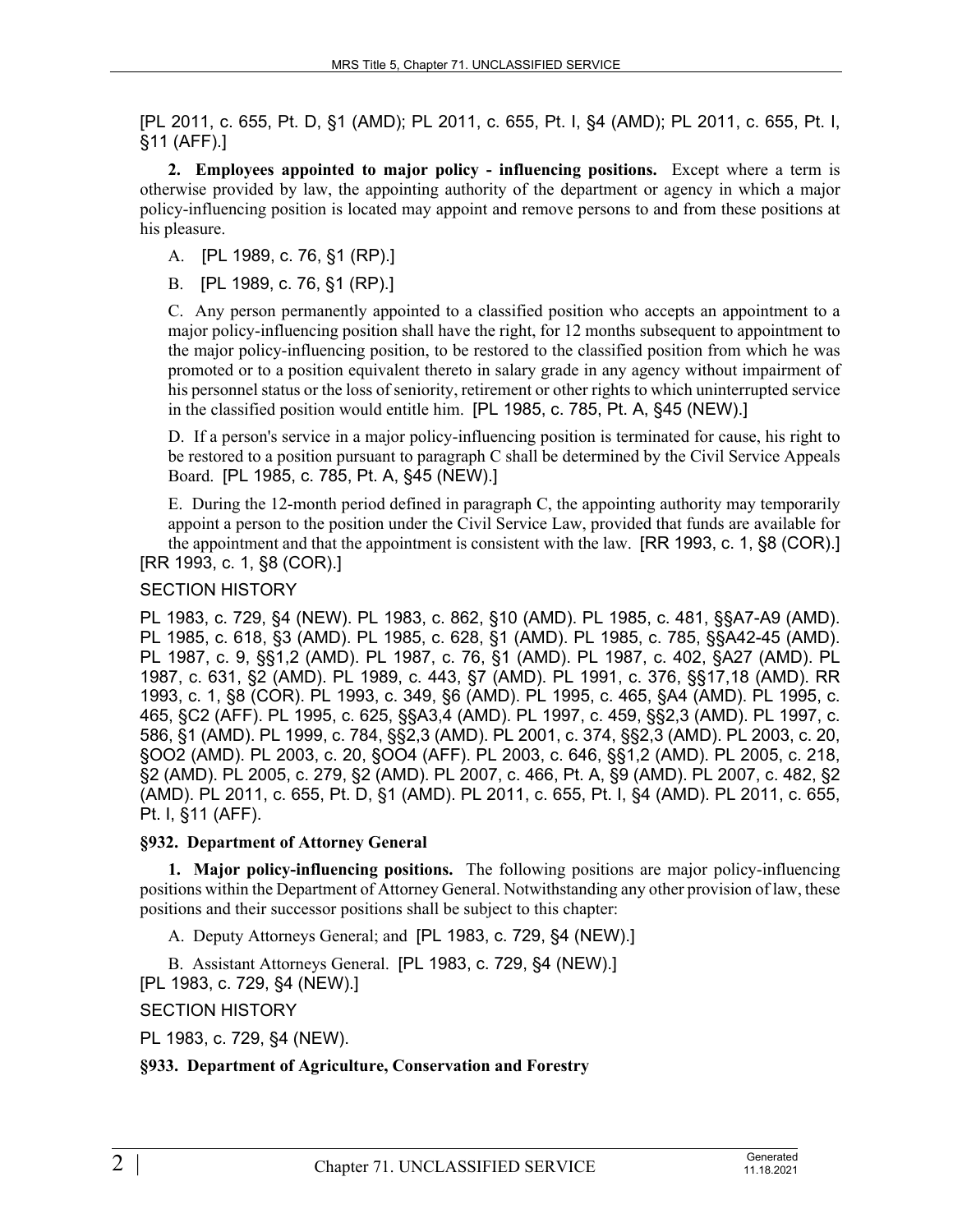**1. Major policy-influencing positions.** The following positions are major policy-influencing positions within the Department of Agriculture, Conservation and Forestry. Notwithstanding any other provisions of law, these positions and their successor positions are subject to this chapter:

A. Deputy Commissioner; [PL 2005, c. 337, §1 (AMD); PL 2005, c. 337, §4 (AFF).]

- B. [PL 1997, c. 643, Pt. NN, §1 (RP).]
- C. [PL 1997, c. 643, Pt. NN, §1 (RP).]
- D. [PL 1997, c. 643, Pt. NN, §1 (RP).]
- E. [PL 1997, c. 643, Pt. NN, §1 (RP).]
- F. [PL 1997, c. 643, Pt. NN, §1 (RP).]
- G. [PL 1997, c. 643, Pt. NN, §1 (RP).]
- H. [PL 1995, c. 502, Pt. C, §1 (RP).]
- I. [PL 1995, c. 502, Pt. C, §1 (RP).]
- J. [PL 2007, c. 1, Pt. S, §1 (RP).]
- K. [PL 2009, c. 552, §2 (RP).]
- L. [PL 2009, c. 552, §3 (RP).]
- M. [PL 2009, c. 462, Pt. K, §2 (RP).]
- N. [PL 2015, c. 267, Pt. U, §1 (RP).]
- O. [PL 2013, c. 588, Pt. A, §2 (RP).]
- P. [PL 2015, c. 267, Pt. U, §2 (RP).]

Q. Natural Resource Marketing and Economic Development Specialist; [PL 2013, c. 405, Pt. A, §5 (NEW).]

*REVISOR'S NOTE:* (Paragraph Q as enacted by PL 2013, c. 368, Pt. X, §3 is REALLOCATED TO TITLE 5, SECTION 933, SUBSECTION 1, PARAGRAPH T)

R. Director, Bureau of Agriculture, Food and Rural Resources; [RR 2013, c. 1, §9 (COR).]

S. Director, Bureau of Resource Information and Land Use Planning; and [RR 2013, c. 1, §9 (COR).]

T. **(REALLOCATED FROM T. 5, §933, sub-§1, ¶Q)** Assistant to the Commissioner for Public Information. [RR 2013, c. 1, §8 (RAL).]

[PL 2015, c. 267, Pt. U, §§1, 2 (AMD).]

# SECTION HISTORY

PL 1983, c. 729, §4 (NEW). PL 1983, c. 862, §11 (AMD). PL 1991, c. 671, §§O1-3 (AMD). PL 1995, c. 502, §C1 (RPR). PL 1997, c. 643, §NN1 (AMD). PL 2005, c. 337, §§1,2 (AMD). PL 2005, c. 337, §4 (AFF). PL 2007, c. 1, Pt. S, §1 (AMD). PL 2009, c. 462, Pt. K, §§1, 2 (AMD). PL 2009, c. 552, §§2-6 (AMD). PL 2011, c. 1, Pt. F, §1 (AMD). PL 2011, c. 657, Pt. W, §5 (REV). RR 2013, c. 1, §§8, 9 (COR). PL 2013, c. 368, Pt. X, §§1-3 (AMD). PL 2013, c. 405, Pt. A, §§3-5 (AMD). PL 2013, c. 588, Pt. A, §§2, 3 (AMD). PL 2015, c. 267, Pt. U, §§1, 2 (AMD).

## **§934. Department of Professional and Financial Regulation**

**1. Major policy-influencing positions.** The following positions are major policy-influencing positions within the Department of Professional and Financial Regulation. Notwithstanding any other provision of law, these positions and their successor positions are subject to this chapter: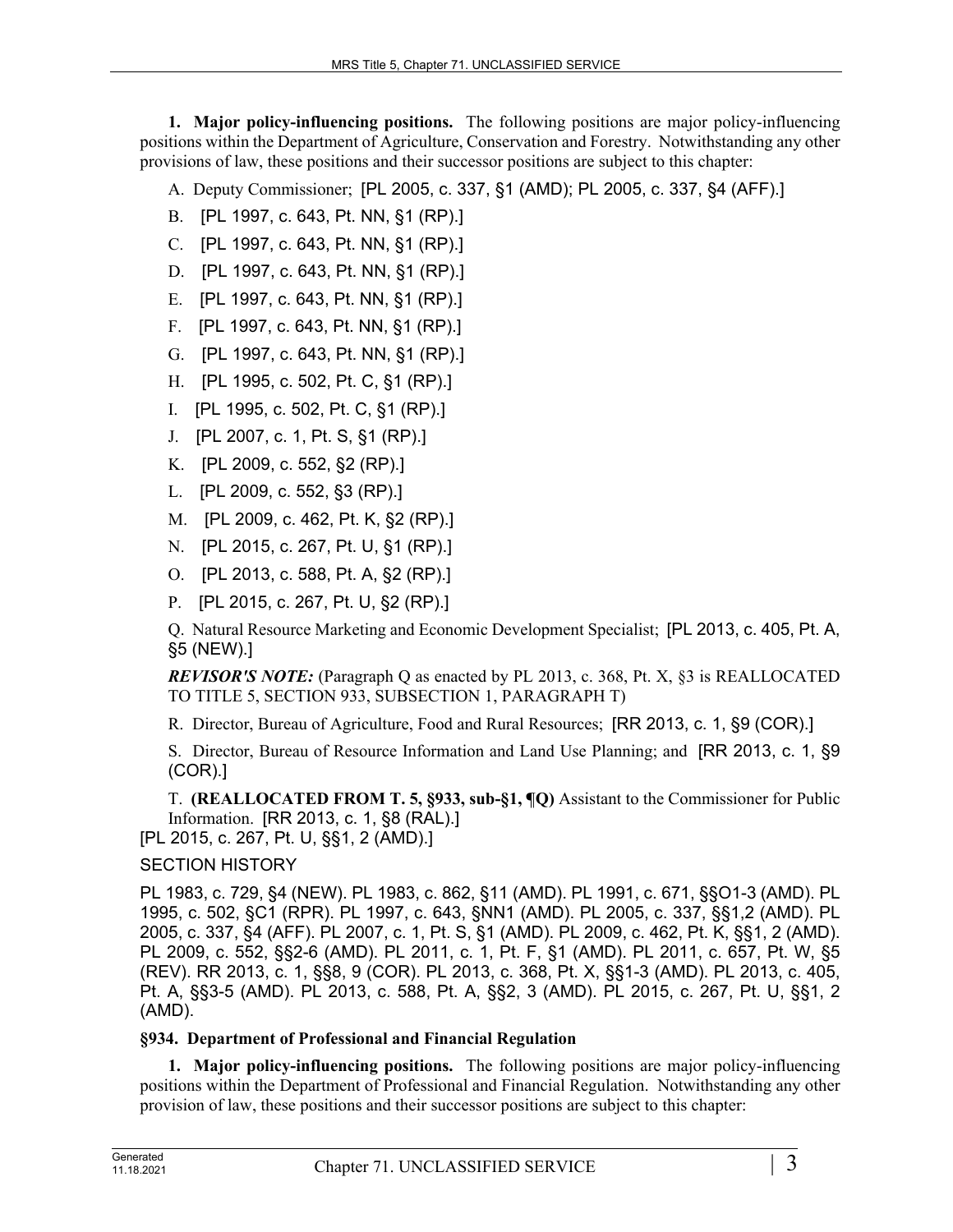A. Superintendent, Bureau of Financial Institutions; [PL 1983, c. 729, §4 (NEW); PL 2001, c. 44, §11 (AMD); PL 2001, c. 44, §14 (AFF).]

B. Superintendent, Bureau of Consumer Credit Protection; [PL 1995, c. 309, §3 (RPR); PL 1995, c. 309, §29 (AFF); PL 2007, c. 273, Pt. B, §6 (REV); PL 2007, c. 695, Pt. A, §47 (AFF).]

C. Superintendent, Bureau of Insurance; [PL 2001, c. 182, §2 (AMD).]

D. Assistant to the Commissioner; and [PL 2001, c. 182, §2 (AMD).]

E. Administrator, Office of Securities. [PL 2001, c. 182, §3 (NEW).] [PL 2001, c. 44, §11 (AMD); PL 2001, c. 44, §14 (AFF); PL 2001, c. 182, §§2, 3 (AMD); PL 2007, c. 273, Pt. B, §6 (REV); PL 2007, c. 695, Pt. A, §47 (AFF).]

## SECTION HISTORY

PL 1983, c. 729, §4 (NEW). RR 1993, c. 1, §9 (COR). PL 1995, c. 309, §3 (AMD). PL 1995, c. 309, §29 (AFF). PL 2001, c. 44, §11 (AMD). PL 2001, c. 44, §14 (AFF). PL 2001, c. 182, §§2,3 (AMD). PL 2007, c. 273, Pt. B, §6 (REV). PL 2007, c. 273, Pt. B, §7 (AFF). PL 2007, c. 695, Pt. A, §47 (AFF).

#### **§934-A. Department of Economic and Community Development**

**1. Major policy-influencing position.** The Deputy Commissioner is a major policy-influencing position within the Department of Economic and Community Development. The Deputy Commissioner is appointed by the Commissioner of Economic and Community Development and serves at the commissioner's pleasure. Notwithstanding any other provision of law, this position and its successor position is subject to this chapter.

- A. [PL 1991, c. 622, Pt. F, §1 (RP).]
- B. [PL 2005, c. 425, §1 (RP).]
- C. [PL 1991, c. 622, Pt. F, §1 (RP).]
- D. [PL 1991, c. 622, Pt. F, §2 (RP).]
- E. [PL 1991, c. 622, Pt. F, §2 (RP).]
- F. [PL 1991, c. 622, Pt. F, §3 (RP).]
- G. [PL 2005, c. 425, §1 (RP).]
- H. [PL 2005, c. 425, §1 (RP).]
- I. [PL 2005, c. 425, §1 (RP).]
- J. [PL 2005, c. 425, §1 (RP).]

[PL 2005, c. 425, §1 (RPR).]

## SECTION HISTORY

PL 1987, c. 534, §§A4,A19 (NEW). PL 1987, c. 816, §§P1,P2 (AMD). PL 1991, c. 622, §§F1-4 (AMD). PL 2003, c. 673, §M1 (AMD). PL 2005, c. 425, §1 (AMD).

## **§934-B. Dirigo Health**

The position of executive director is a major policy-influencing position within Dirigo Health established pursuant to Title 24‑A, chapter 87. Notwithstanding any other provision of law, this position and any successor position are subject to this chapter. [PL 2003, c. 469, Pt. A, §2 (NEW).]

## SECTION HISTORY

PL 2003, c. 469, §A2 (NEW).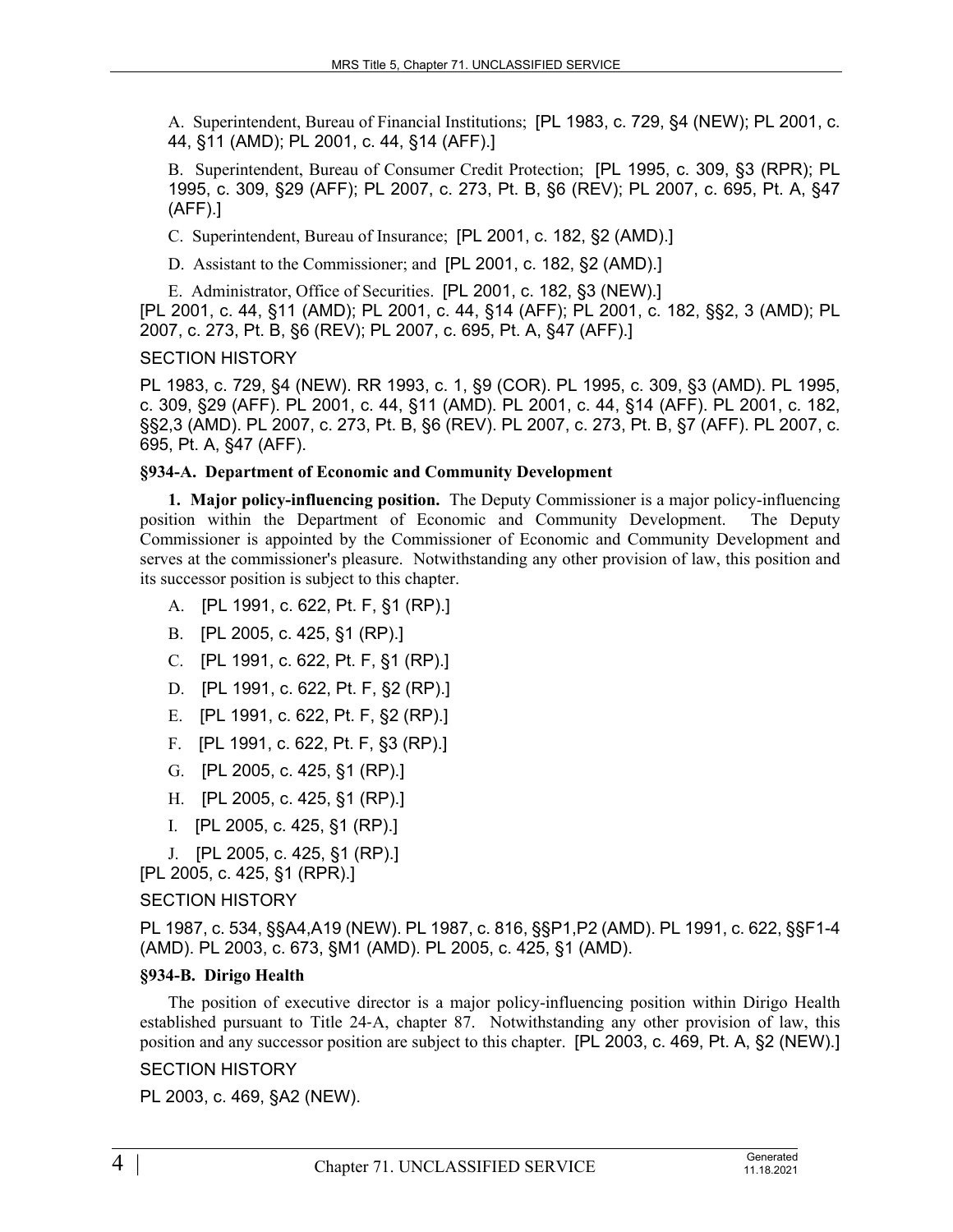## **§935. Department of Agriculture, Conservation and Forestry**

**1. Major policy-influencing positions.** The following positions are major policy-influencing positions within the Department of Agriculture, Conservation and Forestry. Notwithstanding any other provision of law, these positions and their successor positions are subject to this chapter:

- A. [PL 1995, c. 502, Pt. E, §2 (RP).]
- A-1. [PL 2005, c. 519, Pt. Y, §1 (RP).]
- B. [PL 2013, c. 405, Pt. A, §6 (RP).]
- C. Director, Bureau of Forestry; [PL 2013, c. 405, Pt. A, §6 (AMD).]
- D. [PL 2013, c. 588, Pt. A, §4 (RP).]

E. Executive Director, Maine Land Use Planning Commission; [PL 1983, c. 729, §4 (NEW); PL 2011, c. 682, §38 (REV).]

F. Director, Bureau of Parks and Lands; [PL 2013, c. 405, Pt. A, §6 (AMD).]

- G. [PL 2013, c. 405, Pt. A, §6 (RP).]
- H. [PL 2007, c. 240, Pt. I, §1 (RP).]
- I. Assistant to the Commissioner for Public Information; [PL 1987, c. 349, Pt. H, §2 (AMD).]
- J. Assistant to the Commissioner; and [PL 1987, c. 349, Pt. H, §2 (AMD).]

K. State Supervisor, Forest Fire Operations. [PL 1987, c. 349, Pt. H, §3 (NEW).]

[PL 2013, c. 588, Pt. A, §4 (AMD).]

## SECTION HISTORY

PL 1983, c. 729, §4 (NEW). PL 1983, c. 862, §12 (AMD). PL 1987, c. 349, §§H2,H3 (AMD). PL 1995, c. 502, §§E2,32 (AMD). PL 1999, c. 556, §3 (AMD). PL 2005, c. 519, §Y1 (AMD). PL 2007, c. 240, Pt. I, §1 (AMD). PL 2011, c. 655, Pt. KK, §3 (AMD). PL 2011, c. 655, Pt. KK, §34 (AFF). PL 2011, c. 657, Pt. W, §5, 7 (REV). PL 2011, c. 682, §38 (REV). PL 2013, c. 405, Pt. A, §6 (AMD). PL 2013, c. 405, Pt. C, §2 (AMD). PL 2013, c. 588, Pt. A, §4 (AMD).

## **§936. Department of Corrections**

**1. Major policy-influencing positions.** The positions of deputy commissioner and 2 associate commissioners are major policy-influencing positions within the Department of Corrections. Notwithstanding any other provision of law, these positions and their successor positions are subject to this chapter.

- A. [PL 2013, c. 491, §2 (RP).]
- B. [PL 2013, c. 491, §2 (RP).]
- C. [PL 2013, c. 491, §2 (RP).]

[PL 2013, c. 491, §2 (RPR).]

SECTION HISTORY

PL 1983, c. 729, §4 (NEW). PL 1995, c. 502, §F2 (RPR). PL 1999, c. 731, §G1 (AMD). PL 2013, c. 491, §2 (AMD).

## **§937. Department of Education**

**1. Major policy-influencing positions.** The following positions are major policy-influencing positions within the Department of Education. Notwithstanding any other provision of law, these positions and their successor positions are subject to this chapter:

A. Deputy Commissioner; [PL 2011, c. 655, Pt. D, §2 (AMD).]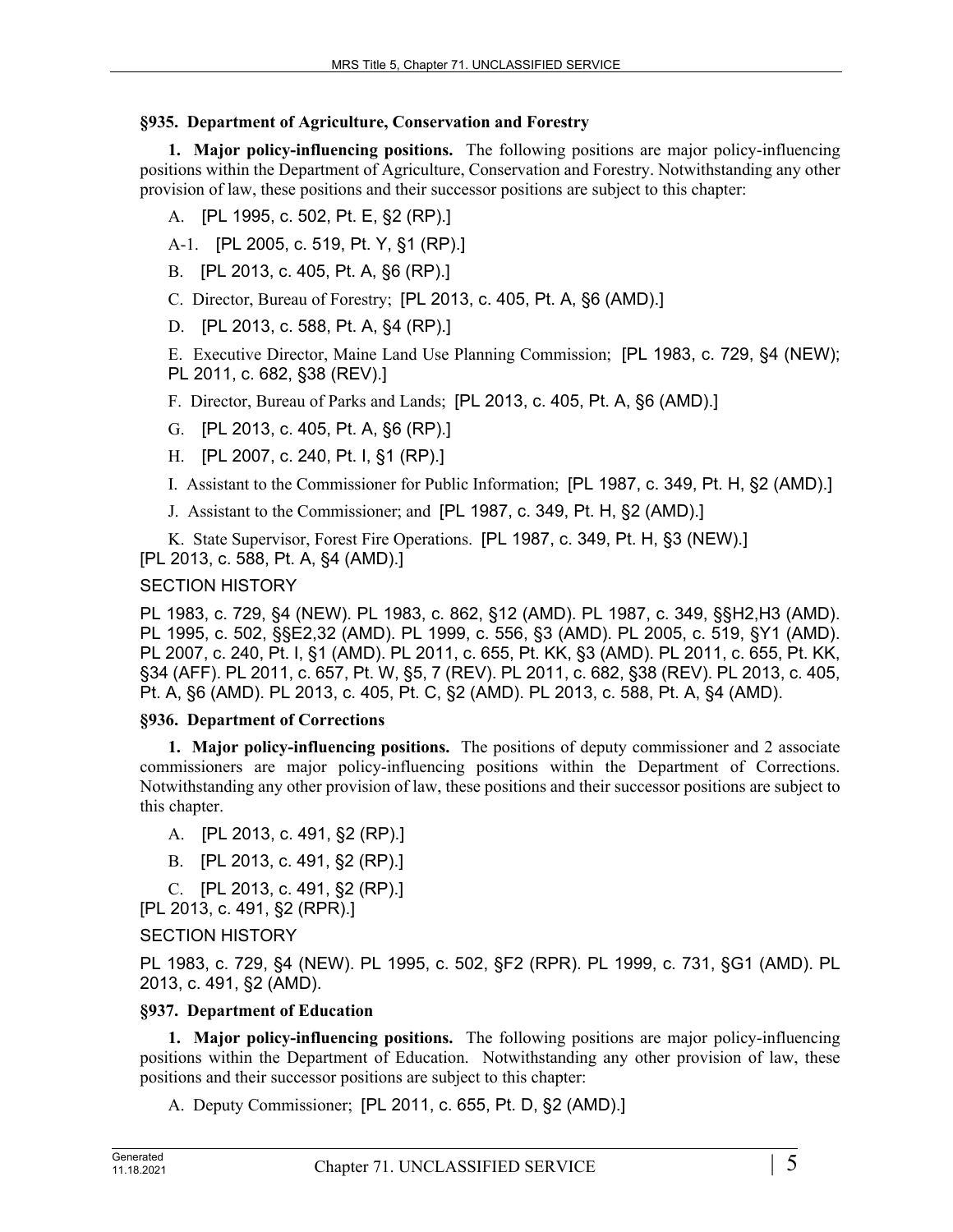B. [PL 1997, c. 266, §1 (RP).]

C. [PL 1993, c. 684, §1 (RP); PL 1993, c. 708, Pt. J, §2 (RP).]

D. [PL 1993, c. 684, §1 (RP); PL 1993, c. 708, Pt. J, §2 (RP).]

E. [PL 1993, c. 684, §1 (RP); PL 1993, c. 708, Pt. J, §2 (RP).]

F. Director, Legislative Affairs; [PL 2021, c. 398, Pt. FF, §1 (AMD).]

G. [PL 2001, c. 344, §2 (RP); PL 2001, c. 439, Pt. H, §2 (RP).]

H. [PL 1997, c. 266, §1 (RP).]

I. [PL 1995, c. 560, Pt. F, §3 (RP).]

J. [PL 2007, c. 1, Pt. D, §1 (RP).]

K. [PL 2015, c. 267, Pt. NN, §1 (RP).]

L. [PL 2015, c. 267, Pt. NN, §1 (RP).]

M. Director of Marketing and Communications; and [PL 2021, c. 398, Pt. FF, §2 (AMD).]

N. Chief Innovation Officer. [PL 2021, c. 398, Pt. FF, §3 (NEW).]

[PL 2021, c. 398, Pt. FF, §§1-3 (AMD).]

#### SECTION HISTORY

PL 1983, c. 729, §4 (NEW). PL 1989, c. 414, §§1,2 (AMD). PL 1989, c. 700, §A14 (AMD). PL 1991, c. 716, §2 (AMD). PL 1993, c. 684, §1 (AMD). PL 1993, c. 708, §J2 (AMD). PL 1995, c. 462, §A6 (AMD). PL 1995, c. 560, §§F2,3 (AMD). PL 1997, c. 266, §1 (AMD). PL 2001, c. 344, §§1,2 (AMD). PL 2001, c. 439, §§H1,2 (AMD). PL 2007, c. 1, Pt. D, §1 (AMD). PL 2011, c. 380, Pt. PPP, §1 (AMD). PL 2011, c. 655, Pt. D, §§2-4 (AMD). PL 2013, c. 1, Pt. S, §1 (AMD). PL 2015, c. 267, Pt. NN, §1 (AMD). PL 2019, c. 343, Pt. SS, §1 (AMD). PL 2021, c. 398, Pt. FF, §§1-3 (AMD).

#### **§938. Department of Environmental Protection**

**1. Major policy-influencing positions.** 

[PL 1995, c. 560, Pt. E, §1 (RP).]

**1-A. Major policy-influencing positions.** The following positions are major policy-influencing positions within the Department of Environmental Protection. Notwithstanding any other provision of law, these positions and their successor positions are subject to this chapter:

A. Deputy Commissioner; [PL 1995, c. 560, Pt. E, §2 (NEW).]

B. [PL 2005, c. 519, Pt. K, §1 (RP).]

C. Director, Policy Development and Implementation; [PL 1995, c. 560, Pt. E, §2 (NEW).]

- D. Director, Education and Outreach; [PL 1995, c. 560, Pt. E, §2 (NEW).]
- E. Director, Innovation and Assistance; [PL 1995, c. 560, Pt. E, §2 (NEW).]

F. Director, Bureau of Air Quality Control; [PL 1995, c. 560, Pt. E, §2 (NEW).]

G. Director, Bureau of Remediation and Waste Management; [PL 2015, c. 267, Pt. IIII, §2 (AMD).]

H. Director, Bureau of Water Quality; and [PL 2015, c. 267, Pt. IIII, §3 (AMD).]

I. Director, Bureau of Land Resources. [PL 2015, c. 267, Pt. IIII, §4 (NEW).] [PL 2015, c. 267, Pt. IIII, §§2-4 (AMD).]

SECTION HISTORY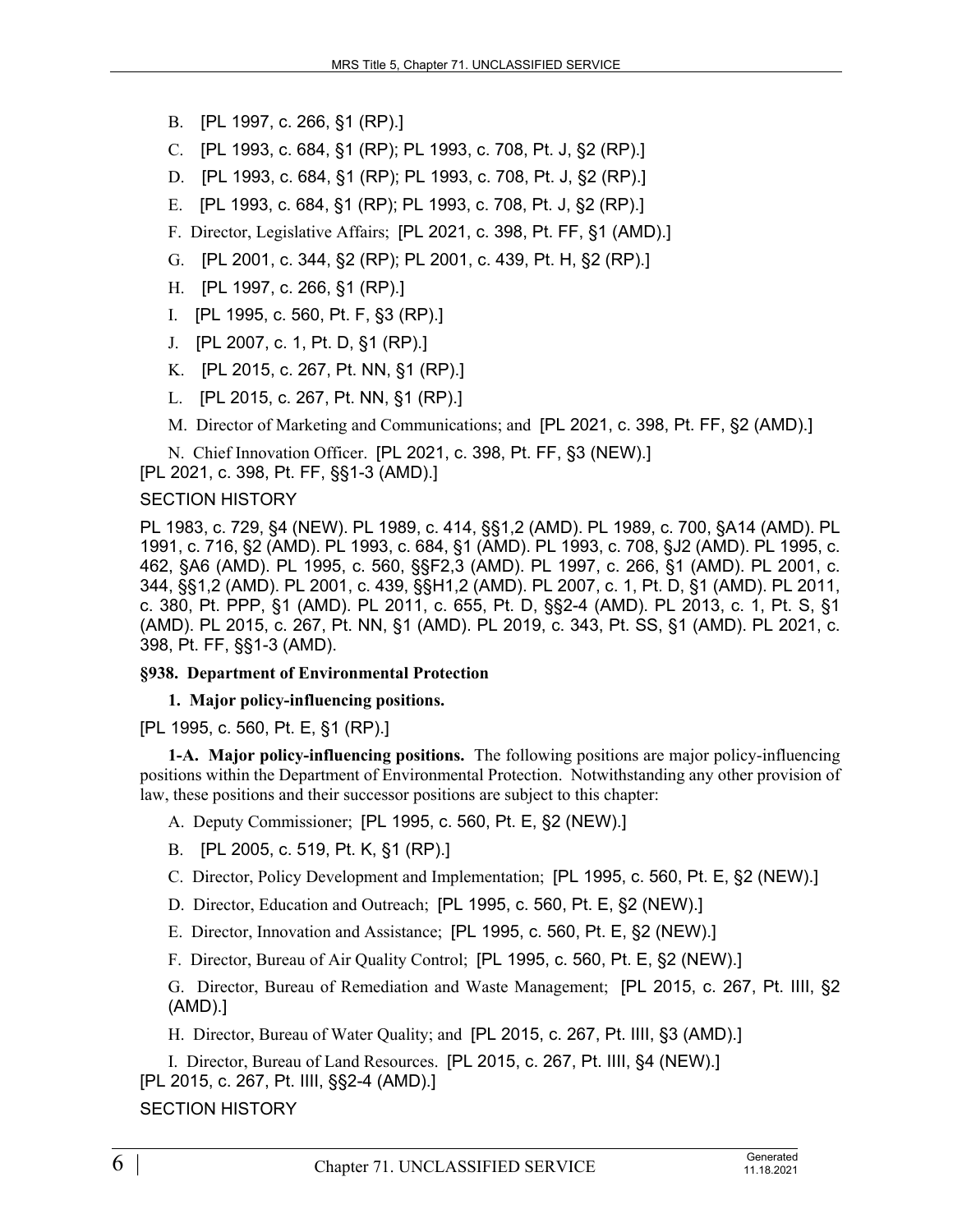PL 1983, c. 729, §4 (NEW). PL 1983, c. 862, §13 (AMD). PL 1985, c. 746, §3 (AMD). PL 1987, c. 419, §2 (AMD). PL 1987, c. 787, §§2,3 (AMD). PL 1987, c. 816, §§KK8,KK9 (AMD). PL 1989, c. 111 (AMD). PL 1995, c. 368, §§UU2-7 (AMD). PL 1995, c. 395, §U3 (AFF). PL 1995, c. 560, §§E1,2 (AMD). PL 2005, c. 519, §K1 (AMD). PL 2015, c. 267, Pt. IIII, §§2-4 (AMD).

**§938-A. Board of Environmental Protection**

## **(REPEALED)**

SECTION HISTORY

PL 1989, c. 890, §§A2,40 (NEW). PL 1999, c. 784, §4 (RP).

## **§939. Department of Finance**

## **(REPEALED)**

SECTION HISTORY

PL 1983, c. 729, §4 (NEW). PL 1985, c. 785, §A46 (AMD). PL 1991, c. 780, §Y35 (RP).

**§939-A. Executive Department**

## **(REPEALED)**

SECTION HISTORY

PL 1993, c. 410, §LL1 (NEW). PL 2011, c. 657, Pt. AA, §3 (RP).

**§940. Department of Human Services**

## **(REPEALED)**

## SECTION HISTORY

PL 1983, c. 729, §4 (NEW). PL 1989, c. 400, §§1,14 (AMD). PL 1989, c. 878, §B3 (AMD). PL 1995, c. 418, §A39 (AMD). PL 1995, c. 560, §J1 (AMD). PL 2003, c. 689, §C4 (RP).

#### **§941. Maine Human Rights Commission**

**1. Major policy-influencing positions.** The following positions are major policy-influencing positions within the Maine Human Rights Commission. Notwithstanding any other provisions of law, these positions and their successor positions shall be subject to this chapter:

A. Executive Director; and [PL 1983, c. 729, §4 (NEW).]

B. Chief Compliance Officer. [PL 1983, c. 729, §4 (NEW).] [PL 1983, c. 729, §4 (NEW).]

#### SECTION HISTORY

PL 1983, c. 729, §4 (NEW).

#### **§942. Department of Inland Fisheries and Wildlife**

**1. Major policy-influencing positions.** The following positions are major policy-influencing positions within the Department of Inland Fisheries and Wildlife. Notwithstanding any other provision of law, these positions and their successor positions shall be subject to this chapter:

A. Deputy Commissioner; [PL 1983, c. 729, §4 (NEW).]

B. Game Warden Colonel; and [PL 1983, c. 862, §14 (AMD).]

C. Assistant to the Commissioner for Public Information. [PL 1983, c. 862, §14 (AMD).]

D. [PL 1983, c. 862, §14 (RP).]

[PL 1983, c. 862, §14 (AMD).]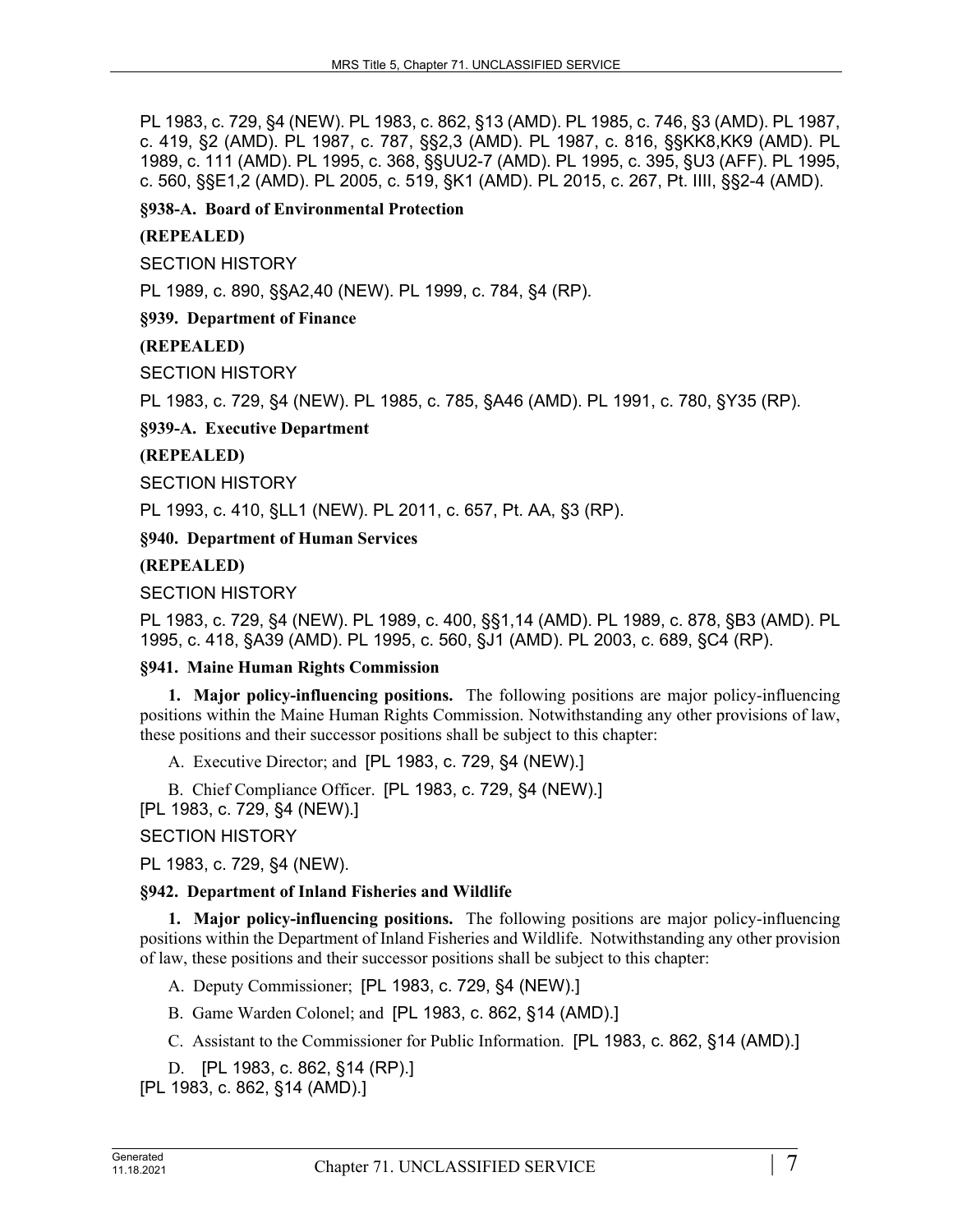SECTION HISTORY

PL 1983, c. 729, §4 (NEW). PL 1983, c. 862, §14 (AMD).

## **§942-A. Maine Outdoor Heritage Fund Board**

**(REPEALED)**

SECTION HISTORY

PL 1995, c. 494, §2 (NEW). PL 2007, c. 1, Pt. F, §2 (RP).

## **§943. Department of Labor**

**1. Major policy-influencing positions.** The following positions are major policy-influencing positions within the Department of Labor. Notwithstanding any other provision of law, these positions and their successor positions are subject to this chapter:

- A. [PL 1995, c. 462, Pt. B, §1 (RP).]
- B. Director, Bureau of Labor Standards; [PL 1983, c. 729, §4 (NEW).]
- C. Executive Director, Maine Labor Relations Board; [PL 1983, c. 729, §4 (NEW).]

D. [PL 2007, c. 1, Pt. D, §2 (RP).]

- E. Director of Legislative Affairs; [PL 2011, c. 655, Pt. SS, §1 (AMD).]
- F. [PL 1995, c. 560, Pt. G, §3 (RP).]
- F-1. Deputy Commissioner; [PL 2005, c. 3, Pt. O, §1 (RPR).]
- G. [PL 1995, c. 560, Pt. G, §3 (RP).]
- G-1. Director, Bureau of Employment Services; [PL 2013, c. 467, §1 (AMD).]
- H. [PL 1995, c. 560, Pt. G, §3 (RP).]
- I. [PL 1995, c. 560, Pt. G, §3 (RP).]
- J. Director of Operations; [PL 2013, c. 467, §1 (AMD).]
- K. Director, Bureau of Rehabilitation Services; [PL 2011, c. 655, Pt. D, §5 (AMD).]

L. Director, Bureau of Unemployment Compensation; and [PL 2011, c. 655, Pt. D, §6 (NEW); PL 2011, c. 655, Pt. D, §11 (AFF).]

M. Director of Communications. [PL 2013, c. 467, §1 (AMD).] [PL 2013, c. 467, §1 (AMD).]

## SECTION HISTORY

PL 1983, c. 729, §4 (NEW). PL 1983, c. 862, §15 (AMD). PL 1995, c. 462, §B1 (AMD). PL 1995, c. 560, §G3 (AMD). PL 2005, c. 3, §O1 (AMD). PL 2007, c. 1, Pt. D, §2 (AMD). PL 2011, c. 655, Pt. D, §§5, 6 (AMD). PL 2011, c. 655, Pt. D, §11 (AFF). PL 2011, c. 655, Pt. SS, §1 (AMD). PL 2013, c. 467, §1 (AMD).

## **§944. Maine State Lottery Commission**

**1. Major policy-influencing positions.** The following positions are major policy-influencing positions within the Maine State Lottery Commission. Notwithstanding any other provision of law, these positions shall be subject to this chapter:

A. Deputy Director. [PL 1983, c. 729, §4 (NEW).] [PL 1983, c. 729, §4 (NEW).] SECTION HISTORY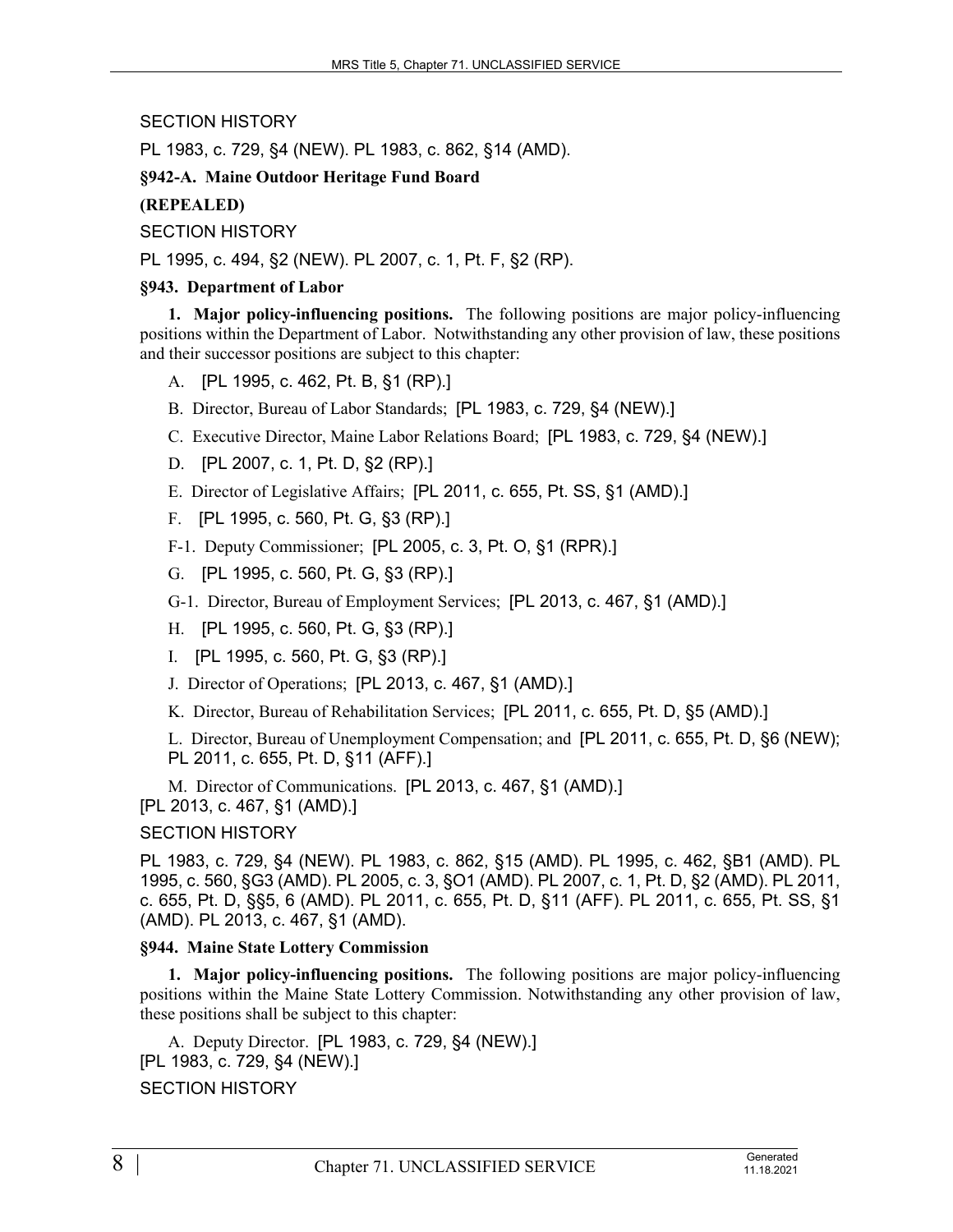#### PL 1983, c. 729, §4 (NEW).

#### **§945. Department of Marine Resources**

**1. Major policy-influencing positions.** The following positions are major policy-influencing positions within the Department of Marine Resources. Notwithstanding any other provision of law, these positions and their successor positions are subject to this chapter:

- A. Deputy Commissioner; [PL 2005, c. 519, Pt. S, §1 (AMD).]
- B. Chief, Bureau of Marine Patrol; [PL 1995, c. 395, Pt. E, §1 (AMD).]
- C. [PL 1985, c. 481, Pt. A, §10 (RP).]
- D. Assistant to the Commissioner for Public Information; [PL 1995, c. 395, Pt. E, §2 (AMD).]
- E. [PL 2007, c. 1, Pt. E, §1 (RP).]
- F. [PL 2013, c. 368, Pt. CCC, §1 (RP).]
- G. Director, External Affairs; and [PL 2013, c. 368, Pt. CCC, §2 (AMD).]

H. Assistant to the Commissioner for Communications. [PL 2013, c. 368, Pt. CCC, §3 (NEW).] [PL 2013, c. 368, Pt. CCC, §§1-3 (AMD).]

#### SECTION HISTORY

PL 1983, c. 729, §4 (NEW). PL 1985, c. 481, §A10 (AMD). PL 1989, c. 348, §1 (AMD). PL 1995, c. 395, §§E1-3 (AMD). PL 1997, c. 643, §NN2 (AMD). PL 2005, c. 519, §§S1-4 (AMD). PL 2007, c. 1, Pt. E, §1 (AMD). PL 2013, c. 368, Pt. CCC, §§1-3 (AMD).

#### **§946. Department of Behavioral and Developmental Services**

#### **(REPEALED)**

#### SECTION HISTORY

PL 1983, c. 729, §4 (NEW). PL 1989, c. 501, §BB3 (AMD). PL 1993, c. 410, §CCC2 (AMD). PL 1995, c. 395, §§G1-4 (AMD). PL 1995, c. 395, §G20 (AFF). PL 1995, c. 560, §K82 (AMD). PL 1995, c. 560, §K83 (AFF). PL 2001, c. 354, §3 (AMD). PL 2001, c. 439, §§J1-3 (AMD). PL 2003, c. 689, §C5 (RP).

#### **§946-A. Department of Health and Human Services**

**1. Major policy-influencing positions.** The positions subject to appointment by the commissioner are major policy-influencing positions within the Department of Health and Human Services.

- A. [PL 2007, c. 539, Pt. N, §5 (RP).]
- B. [PL 2005, c. 412, §4 (RP).]
- C. [PL 2005, c. 412, §4 (RP).]
- C-1. [PL 2007, c. 539, Pt. N, §5 (RP).]
- C-2. [PL 2007, c. 539, Pt. N, §5 (RP).]
- C-3. [PL 2007, c. 539, Pt. N, §5 (RP).]
- C-4. [PL 2007, c. 539, Pt. N, §5 (RP).]
- C-5. [PL 2007, c. 539, Pt. N, §5 (RP).]
- C-6. [PL 2007, c. 539, Pt. N, §5 (RP).]
- C-7. [PL 2007, c. 539, Pt. N, §5 (RP).]
- C-8. [PL 2007, c. 539, Pt. N, §5 (RP).]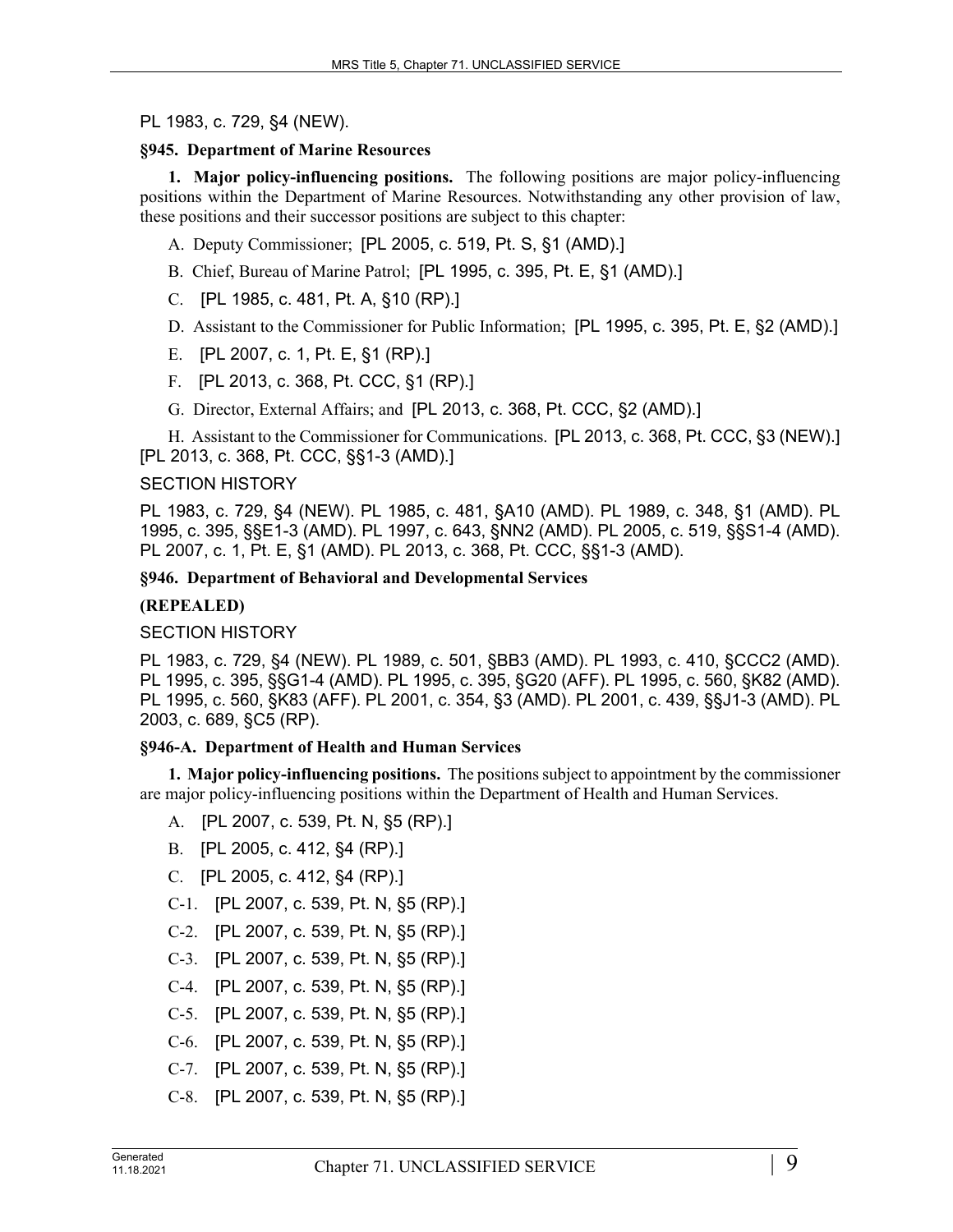D. [PL 2005, c. 412, §4 (RP).]

E. [PL 2005, c. 412, §4 (RP).]

E-1. [PL 2007, c. 539, Pt. N, §5 (RP).]

- F. [PL 2007, c. 539, Pt. N, §5 (RP).]
- G. [PL 2007, c. 539, Pt. N, §5 (RP).]
- H. [PL 2007, c. 539, Pt. N, §5 (RP).]
- I. [PL 2007, c. 539, Pt. N, §5 (RP).]
- J. [PL 2007, c. 539, Pt. N, §5 (RP).]
- K. [PL 2005, c. 519, Pt. Z, §2 (RP).]
- L. [PL 2007, c. 539, Pt. N, §5 (RP).]

[PL 2007, c. 539, Pt. N, §5 (AMD).]

## SECTION HISTORY

PL 2003, c. 689, §C6 (NEW). PL 2005, c. 236, §3 (REV). PL 2005, c. 412, §4 (AMD). PL 2005, c. 519, §§Z1,2 (AMD). PL 2007, c. 539, Pt. N, §5 (AMD).

**§947. Department of Personnel**

## **(REPEALED)**

SECTION HISTORY

PL 1983, c. 729, §4 (NEW). PL 1985, c. 785, §B25 (RP).

## **§947-A. Department of Administration**

## **(REPEALED)**

SECTION HISTORY

PL 1985, c. 785, §A47 (NEW). PL 1991, c. 377, §3 (AMD). PL 1991, c. 528, §III5 (AMD). PL 1991, c. 528, §RRR (AFF). PL 1991, c. 591, §III5 (AMD). PL 1991, c. 780, §Y36 (RP).

#### **§947-B. Department of Administrative and Financial Services**

**1. Major policy-influencing positions.** The following positions are major policy-influencing positions within the Department of Administrative and Financial Services. Notwithstanding any other provision of law, these positions and their successor positions are subject to this chapter:

A. [PL 2005, c. 12, Pt. SS, §3 (RP).]

- B. Director, Bureau of Human Resources; [PL 1991, c. 780, Pt. Y, §37 (NEW).]
- C. [PL 2007, c. 240, Pt. HH, §2 (RP).]

D. Director, Bureau of Alcoholic Beverages and Lottery Operations; [PL 1991, c. 780, Pt. Y, §37 (NEW).]

E. Director, Bureau of General Services; [PL 1991, c. 780, Pt. Y, §37 (NEW).]

F. Deputy Commissioners, Department of Administrative and Financial Services; [PL 2013, c. 1, Pt. D, §1 (AMD).]

G. State Controller; [PL 1991, c. 780, Pt. Y, §37 (NEW).]

H. State Tax Assessor; [PL 1999, c. 731, Pt. F, §2 (AMD).]

I. State Budget Officer; [PL 2003, c. 673, Pt. C, §2 (AMD).]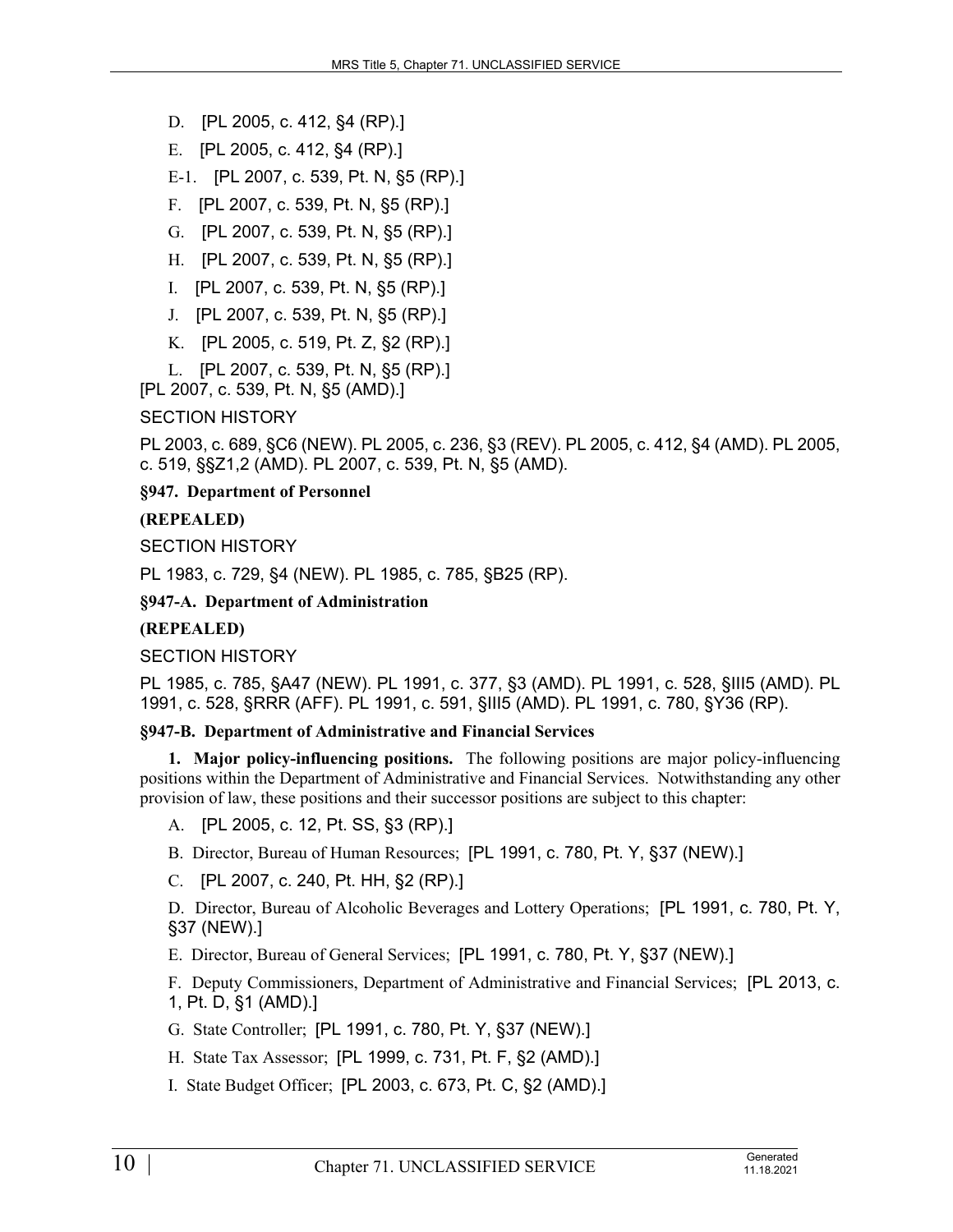J. Chief Information Officer; [PL 2011, c. 655, Pt. I, §5 (AMD); PL 2011, c. 655, Pt. I, §11 (AFF).]

K. Associate Commissioner, Administrative Services; [PL 2013, c. 1, Pt. D, §2 (AMD).]

L. Associate Commissioner for Tax Policy within the Bureau of Revenue Services; [PL 2021, c. 398, Pt. U, §2 (AMD).]

M. Director, Legislative Affairs and Communications; and [PL 2021, c. 398, Pt. U, §3 (AMD).]

N. Director, Office of Marijuana Policy. [PL 2021, c. 398, Pt. U, §4 (NEW).] [PL 2021, c. 398, Pt. U, §§2-4 (AMD).]

## SECTION HISTORY

PL 1991, c. 780, §Y37 (NEW). PL 1999, c. 731, §§F2,3 (AMD). PL 2003, c. 673, §§C2-4 (AMD). PL 2005, c. 12, §SS3 (AMD). PL 2007, c. 240, Pt. HH, §2 (AMD). PL 2011, c. 655, Pt. I, §5 (AMD). PL 2011, c. 655, Pt. I, §11 (AFF). PL 2013, c. 1, Pt. D, §§1-4 (AMD). PL 2021, c. 398, Pt. U, §§2-4 (AMD).

## **§948. Department of Public Safety**

**1. Major policy-influencing positions.** The following positions are major policy-influencing positions within the Department of Public Safety. Notwithstanding any other provision of law, these positions and their successor positions are subject to this chapter:

A. Chief, Bureau of State Police; [PL 1983, c. 729, §4 (NEW).]

B. [PL 2003, c. 20, Pt. R, §5 (RP).]

C. Director, Office of State Fire Marshal; [PL 1983, c. 729, §4 (NEW).]

D. Director, Maine Criminal Justice Academy; [PL 1983, c. 729, §4 (NEW).]

E. Assistant to the Commissioner for Public Information; [PL 1983, c. 729, §4 (NEW).]

F. [PL 2003, c. 20, Pt. R, §6 (RP).]

G. Deputy Chief, Bureau of State Police; [PL 2009, c. 317, Pt. A, §1 (AMD).]

H. Director, Bureau of Highway Safety; [PL 1989, c. 648, §1 (AMD).]

I. Director, Maine Drug Enforcement Agency; [PL 1995, c. 560, Pt. C, §1 (AMD); PL 1995, c. 560, Pt. C, §4 (AFF).]

J. [PL 2009, c. 317, Pt. A, §1 (RP).]

K. Two majors, Bureau of State Police; [PL 2009, c. 317, Pt. A, §1 (AMD).]

L. Director, Maine Emergency Medical Services; and [PL 2011, c. 633, §1 (AMD).]

M. Director, Bureau of Consolidated Emergency Communications. [PL 2011, c. 633, §2 (AMD).]

N. [PL 2011, c. 633, §3 (RP).]

[PL 2011, c. 633, §§1-3 (AMD).]

## SECTION HISTORY

PL 1983, c. 729, §4 (NEW). PL 1987, c. 355 (AMD). PL 1987, c. 666, §§2-4 (AMD). PL 1989, c. 648, §1 (AMD). PL 1991, c. 837, §B4 (AMD). PL 1995, c. 560, §§C1,2 (AMD). PL 1995, c. 560, §C4 (AFF). PL 1999, c. 182, §§1-3 (AMD). PL 2001, c. 559, §EE1 (AMD). PL 2003, c. 20, §§R5,6 (AMD). PL 2009, c. 317, Pt. A, §1 (AMD). PL 2011, c. 633, §§1-3 (AMD).

## **§949. Public Utilities Commission**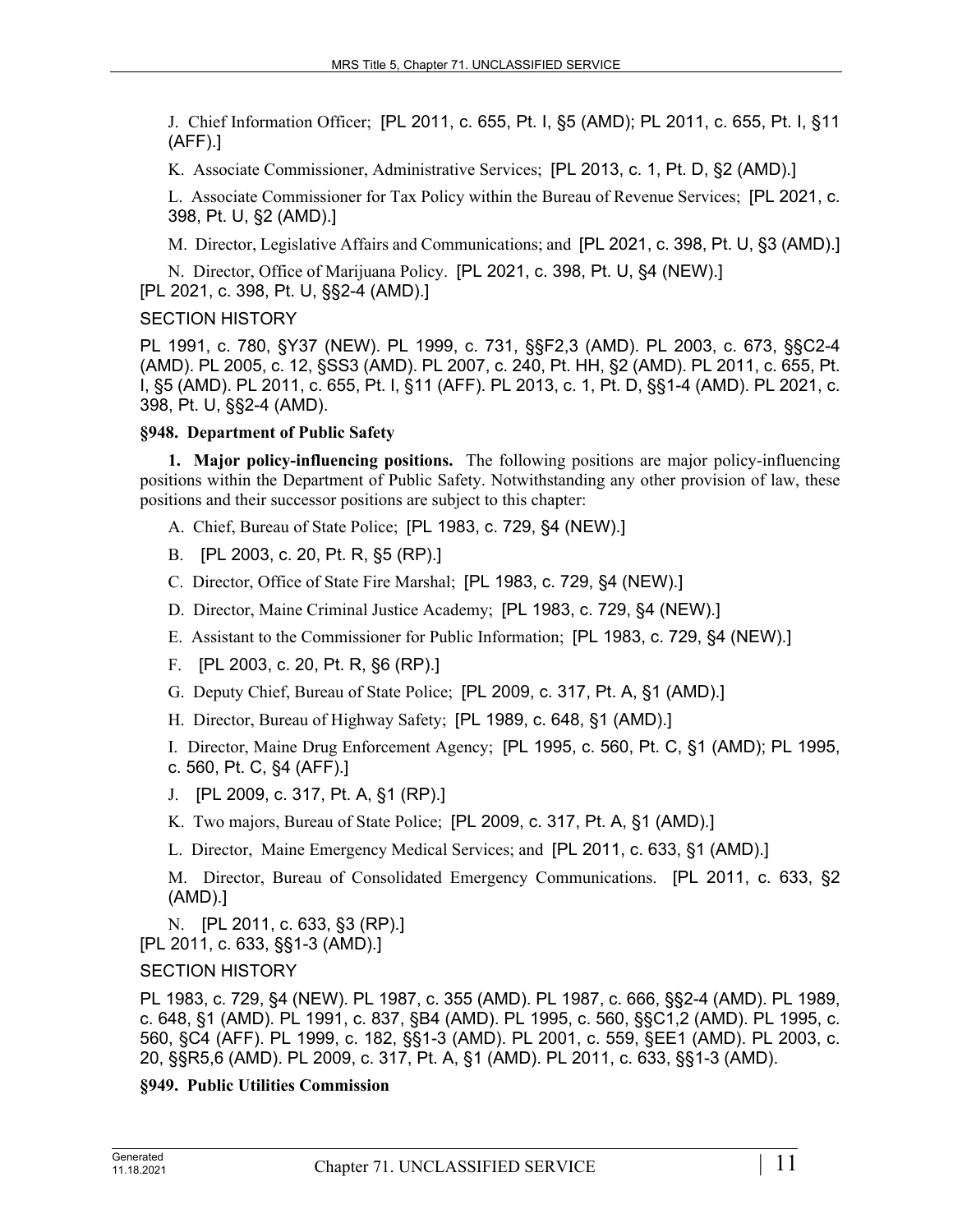**1. Major policy-influencing positions.** The following positions are major policy-influencing positions within the Public Utilities Commission. Notwithstanding any provision of law to the contrary, these positions and their successor positions are subject to this chapter:

A. General Counsel - Public Utilities Commission; [PL 1985, c. 618, §4 (AMD).]

B. Director of telephone and water utility industries; [PL 2009, c. 122, §4 (AMD).]

C. Administrative Director; [PL 1985, c. 618, §4 (AMD).]

D. Director of electric and gas utility industries; [PL 2021, c. 398, Pt. UUU, §2 (AMD).]

D-1. [PL 2009, c. 372, Pt. A, §2 (RP); PL 2009, c. 372, Pt. A, §10 (AFF).]

E. Director of consumer assistance and safety; and [PL 2021, c. 398, Pt. UUU, §2 (AMD).]

F. Director of emergency services communication. [PL 2021, c. 398, Pt. UUU, §2 (NEW).] [PL 2021, c. 398, Pt. UUU, §2 (AMD).]

## SECTION HISTORY

PL 1983, c. 729, §4 (NEW). PL 1985, c. 618, §4 (AMD). PL 2007, c. 482, §§3, 4 (AMD). PL 2009, c. 122, §§4, 5 (AMD). PL 2009, c. 372, Pt. A, §§1, 2 (AMD). PL 2009, c. 372, Pt. A, §10 (AFF). PL 2015, c. 8, §2 (AMD). PL 2021, c. 398, Pt. UUU, §2 (AMD).

## **§950. Department of the Secretary of State**

**1. Major policy-influencing positions.** The following positions are major policy-influencing positions within the Department of the Secretary of State. Notwithstanding any other provision of law, these positions and their successor positions shall be subject to this chapter:

A. Deputy Secretaries of State; and [PL 1983, c. 729, §4 (NEW).]

B. State Archivist. [PL 1983, c. 729, §4 (NEW).]

[PL 1983, c. 729, §4 (NEW).]

## SECTION HISTORY

PL 1983, c. 729, §4 (NEW).

#### **§951. Department of Transportation**

**1. Major policy-influencing positions.** The following positions are major policy-influencing positions within the Department of Transportation. Notwithstanding any other provision of law, these positions and their successor positions shall be subject to this chapter:

A. Deputy Commissioners; [PL 1983, c. 729, §4 (NEW).]

B. Chief Counsel, Bureau of Legal Services; [PL 1983, c. 729, §4 (NEW).]

C. Assistant to the Commissioner; and [PL 1983, c. 729, §4 (NEW).]

D. Assistant to the Commissioner for Public Information. [PL 1983, c. 729, §4 (NEW).] [PL 1983, c. 729, §4 (NEW).]

## SECTION HISTORY

PL 1983, c. 729, §4 (NEW).

#### **§952. Department of Defense, Veterans and Emergency Management**

**1. Major policy-influencing positions.** The following positions are major policy-influencing positions within the Department of Defense, Veterans and Emergency Management. Notwithstanding any other provision of law, these positions and their successor positions are subject to this chapter:

A. Deputy Commissioner; [PL 1997, c. 643, Pt. Q, §4 (AMD).]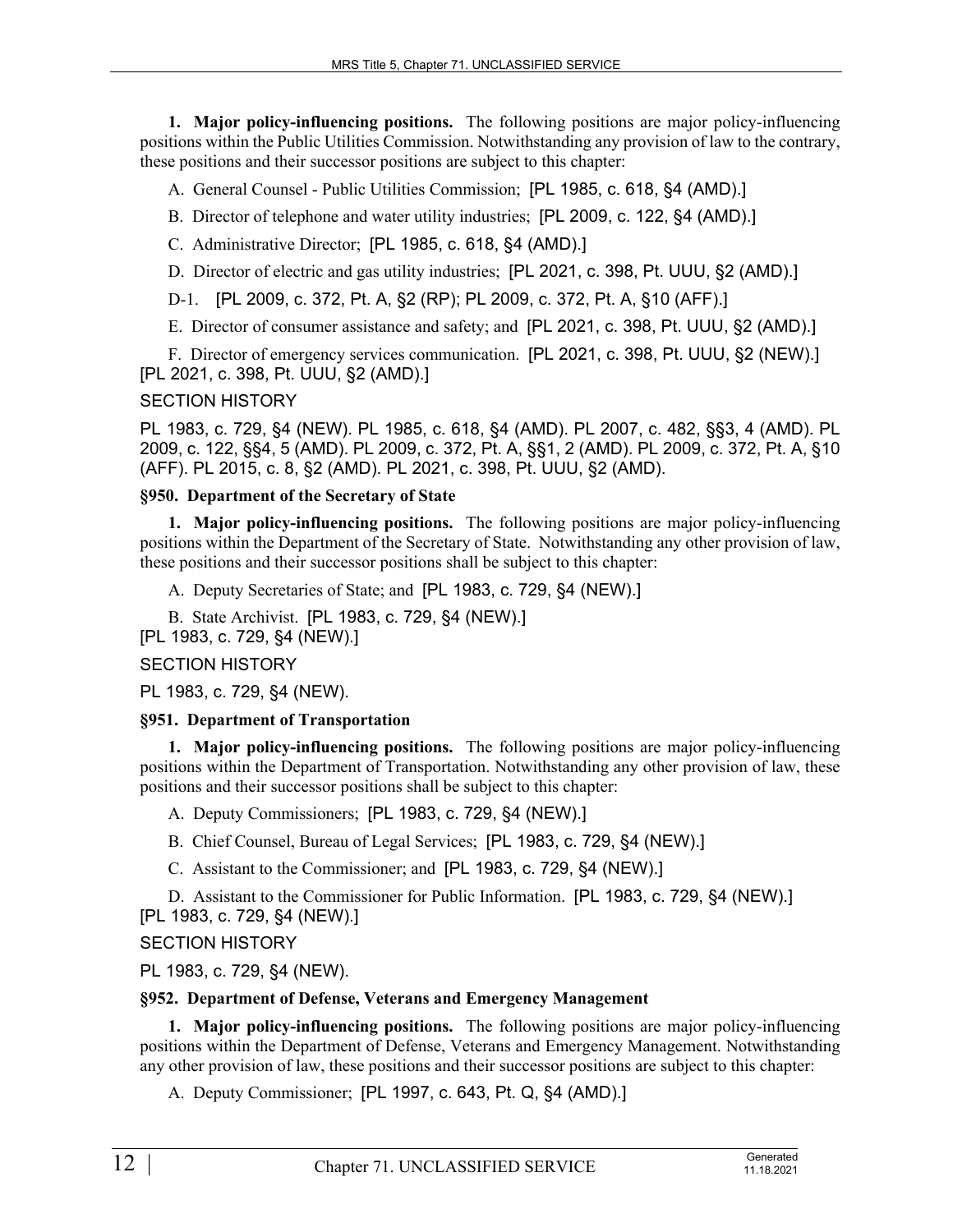B. Director, Maine Emergency Management Agency; and [PL 1997, c. 455, §4 (AMD).]

C. [PL 1991, c. 626, §2 (RP).]

D. Director of the Maine Bureau of Veterans' Services. [PL 1997, c. 455, §5 (NEW); PL 2019, c. 377, §6 (REV).]

[PL 1997, c. 643, Pt. Q, §4 (AMD); PL 2019, c. 377, §6 (REV).]

## SECTION HISTORY

PL 1983, c. 729, §4 (NEW). PL 1987, c. 370, §2 (AMD). PL 1987, c. 634, §2 (AMD). PL 1991, c. 626, §2 (AMD). PL 1997, c. 455, §§4,5,31 (AMD). PL 1997, c. 643, §Q4 (AMD). PL 2019, c. 377, §6 (REV).

## **§953. Workers' Compensation Commission**

## **(REPEALED)**

SECTION HISTORY

PL 1985, c. 65, §1 (NEW). PL 1985, c. 372, §A2 (NEW). PL 1985, c. 601, §1 (RPR). PL 1991, c. 885, §A4 (RP). PL 1991, c. 885, §§A9-11 (AFF).

**§953-A. Maine Waste Management Agency**

## **(REPEALED)**

SECTION HISTORY

PL 1989, c. 585, §A4 (NEW). PL 1995, c. 465, §A5 (RP). PL 1995, c. 465, §C2 (AFF).

**§954. Bureau of State Employee Health**

#### **(REPEALED)**

SECTION HISTORY

PL 1985, c. 785, §C1 (NEW). PL 1989, c. 483, §A11 (AMD). PL 1989, c. 857, §18 (AMD). PL 1989, c. 875, §E5 (AMD). PL 1991, c. 528, §III6 (RP). PL 1991, c. 528, §RRR (AFF). PL 1991, c. 591, §III6 (RP).

#### **§955. Director of State Employee Health; staff**

#### **(REPEALED)**

SECTION HISTORY

PL 1985, c. 785, §C1 (NEW). PL 1987, c. 731, §8 (AMD). PL 1989, c. 483, §A12 (AMD). PL 1989, c. 501, §P8 (AMD). PL 1989, c. 878, §A10 (AMD). PL 1991, c. 528, §III7 (RP). PL 1991, c. 528, §RRR (AFF). PL 1991, c. 591, §III7 (RP).

#### **§956. Bureau of State Employee Health Internal Service Fund Account**

#### **(REPEALED)**

SECTION HISTORY

PL 1985, c. 785, §C1 (NEW). PL 1989, c. 501, §P9 (AMD). PL 1989, c. 936, §1 (AMD). PL 1991, c. 528, §III8 (RP). PL 1991, c. 528, §RRR (AFF). PL 1991, c. 591, §III8 (RP).

#### **§957. State Employee Assistance Program**

The State Employee Assistance Program is a division of the Bureau of Human Resources and is established to promote increased efficiency in the workplace by providing assessment and referral service to those state employees, spouses and dependents of state employees and state retirees whose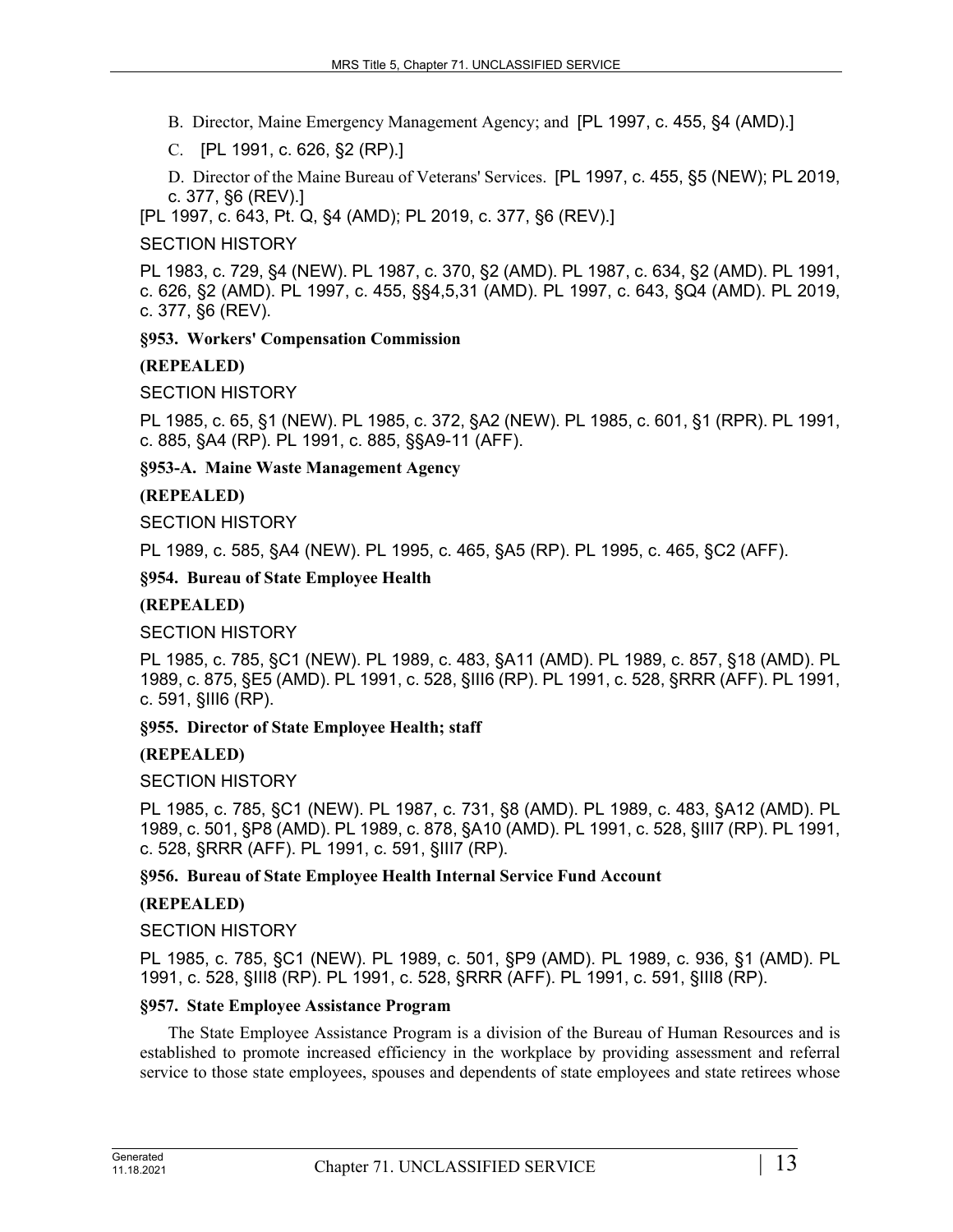work performance has been affected by the disorders specified in subsection 1. [PL 1991, c. 528, Pt. III, §9 (RPR); PL 1991, c. 528, Pt. RRR (AFF); PL 1991, c. 591, Pt. III, §9 (RPR).]

**1. Assessment and referral.** The program shall provide assessment and referral services to employees whose work performance has been affected by behavioral or medical disorders including, but not limited to, substance use disorder, misuse of drugs, emotional problems, family disorders and financial, legal, marital and any other stresses. The major elements of the program consist of the following:

A. An assessment interview; [PL 1989, c. 857, §19 (NEW).]

B. Referral to appropriate treatment; [PL 1989, c. 857, §19 (NEW).]

C. Follow-up; [PL 1989, c. 857, §19 (NEW).]

D. Coordination of a benefit package; [PL 1989, c. 857, §19 (NEW).]

E. Continuous care; [PL 1989, c. 857, §19 (NEW).]

F. Maintenance of confidentiality of client records; and [PL 1989, c. 857, §19 (NEW).]

G. Education of state employees. [PL 1989, c. 857, §19 (NEW).] [PL 2017, c. 407, Pt. A, §5 (AMD).]

**2. Contract services.** The Director of the Bureau of Human Resources shall contract with a private company or companies to fulfill the purpose of this section. Any contracts for employee assistance services must be awarded on the basis of a competitive bid process.

[PL 1991, c. 528, Pt. MM, §1 (RPR); PL 1991, c. 528, Pt. RRR (AFF); PL 1991, c. 591, Pt. MM, §1 (RPR).]

**3. Employee participation and leave.** Employee participation in the program is voluntary. Employees who wish to consult with a program counselor must be granted administrative leave without loss of pay or benefits. Employees may use authorized accumulated leave, or leave without pay, for assistance by an outside resource.

[PL 1989, c. 857, §19 (NEW).]

**4. Funds.** The Department of Administrative and Financial Services shall receive and disburse funds made available to the program through the provisions of section 286–A. The Director of the Bureau of Human Resources shall oversee the implementation and administration of the program. Funds made available to the department for the purposes of this section, from any source, may not lapse, but must be carried forward to the next fiscal year to be expended for the same purpose. [PL 2005, c. 683, Pt. A, §5 (AMD).]

**5. Confidentiality of client records.** No records of the identity, assessment, diagnosis, prognosis, referral or treatment of a client of the program may be maintained in the personnel records of individuals who participate in the program. Any such records are confidential. [PL 1989, c. 857, §19 (NEW).]

#### SECTION HISTORY

PL 1989, c. 857, §19 (NEW). PL 1991, c. 528, §§MM1,III9, 10 (AMD). PL 1991, c. 528, §RRR (AFF). PL 1991, c. 591, §§MM1,III9, 10 (AMD). PL 2005, c. 683, §A5 (AMD). PL 2017, c. 407, Pt. A, §5 (AMD).

#### **§958. Workers' Compensation Board**

**1. Major policy-influencing positions.** The following positions are major policy-influencing positions within the Workers' Compensation Board. Notwithstanding any other provision of law, these positions and their successor positions are subject to this chapter:

A. Executive director; [PL 1993, c. 145, §2 (NEW).]